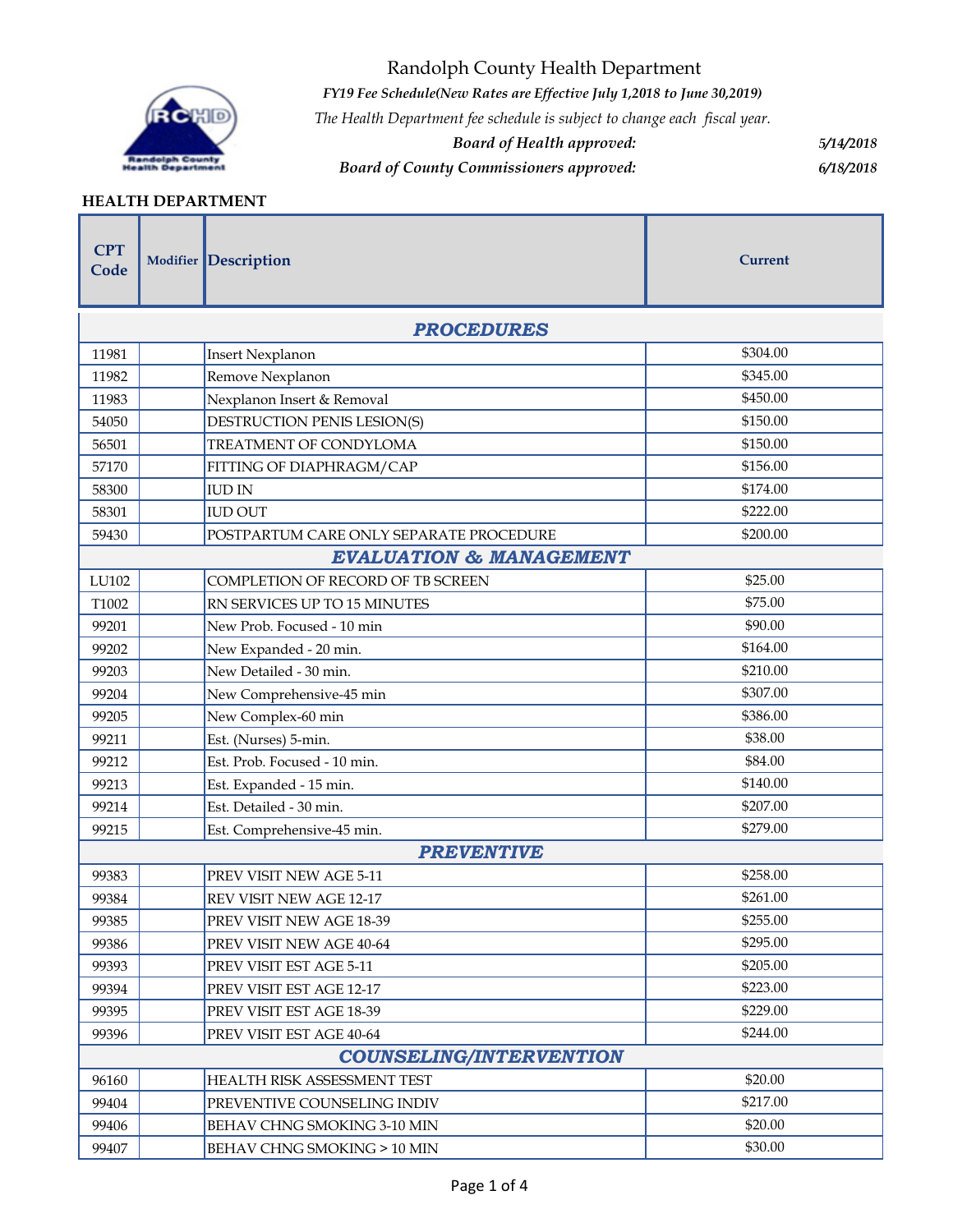

*FY19 Fee Schedule(New Rates are Effective July 1,2018 to June 30,2019)*

*The Health Department fee schedule is subject to change each fiscal year.*

*Board of Health approved: 5/14/2018*

*Board of County Commissioners approved: 6/18/2018*

#### **HEALTH DEPARTMENT**

| <b>CPT</b><br>Code | Modifier Description                         | <b>Current</b> |
|--------------------|----------------------------------------------|----------------|
| S9445              | PT EDUCATION NOC INDIVID                     | \$21.00        |
|                    | <b>LABS</b>                                  |                |
| Q0111              | <b>WET MOUNT</b>                             | \$15.00        |
| 36415              | <b>VENIPUNCTURE ONLY</b>                     | \$16.00        |
| 80048              | METABOLIC PANEL (CA, TOTAL)                  | \$12.00        |
| 80051              | ELECTROLYTE PANEL                            | \$11.00        |
| 80053              | COMPREHEN METABOLIC PANEL                    | \$17.00        |
| 80061              | <b>LIPID PANEL</b>                           | \$25.00        |
| 80074              | <b>ACUTE HEPATITIS PANEL</b>                 | \$70.00        |
| 80076              | HEPATIC FUNCTION PANEL                       | \$13.00        |
| 80156              | DRUG SCREEN QUANTITATIVE CARBAMAZEPINE TOTAL | \$22.00        |
| 80164              | DRUG SCREEN QUANT DIPROPYLACETIC ACID TOTAL  | \$20.00        |
| 80178              | DRUG SCREEN QUANTITATIVE LITHIUM             | \$10.00        |
| 80184              | <b>ASSAY PHENOBARBITAL</b>                   | \$18.00        |
| 80185              | ASSAY PHENYTOIN TOTAL                        | \$20.00        |
| 81005              | <b>URINALYSIS</b>                            | \$5.00         |
| 81025              | <b>URINE PREGNANCY TEST</b>                  | \$15.00        |
| 82150              | <b>ASSAY OF AMYLASE</b>                      | \$10.00        |
| 82465              | ASSAY BLD/SERUM CHOLESTEROL                  | \$10.00        |
| 82565              | <b>ASSAY CREATININE</b>                      | \$8.00         |
| 82607              | <b>VITAMIN B-12</b>                          | \$23.00        |
| 82728              | <b>ASSAY FERRITIN</b>                        | \$21.00        |
| 82947              | <b>GLUCOSE</b>                               | \$12.00        |
| 82977              | <b>ASSAY OF GGT</b>                          | \$11.00        |
| 83036              | HgB A1C                                      | \$15.00        |
| 83540              | <b>ASSAY IRON</b>                            | \$10.00        |
| 83550              | <b>IRON BINDING TEST</b>                     | \$13.00        |
| 83655              | <b>ASSAY LEAD</b>                            | \$45.00        |
| 83986              | PH BODY FLUID                                | \$10.00        |
| 84132              | ASSAY SERUM POTASSIUM                        | \$10.00        |
| 84295              | <b>ASSAY SERUM SODIUM</b>                    | \$10.00        |
| 84443              | ASSAY THYROID STIM HORMONE                   | \$25.00        |
| 84450              | TRANSFERASE (AST) (SGOT)                     | \$10.00        |
| 84460              | ALANINE AMINO (ALT) (SGPT)                   | \$10.00        |
| 84479              | ASSAY THYROID (T3 OR T4)                     | \$12.00        |
| 84481              | FREE ASSAY (FT-3)                            | \$45.00        |
| 84520              | ASSAY UREA NITROGEN                          | \$10.00        |
| 84550              | ASSAY BLOOD/URIC ACID                        | \$10.00        |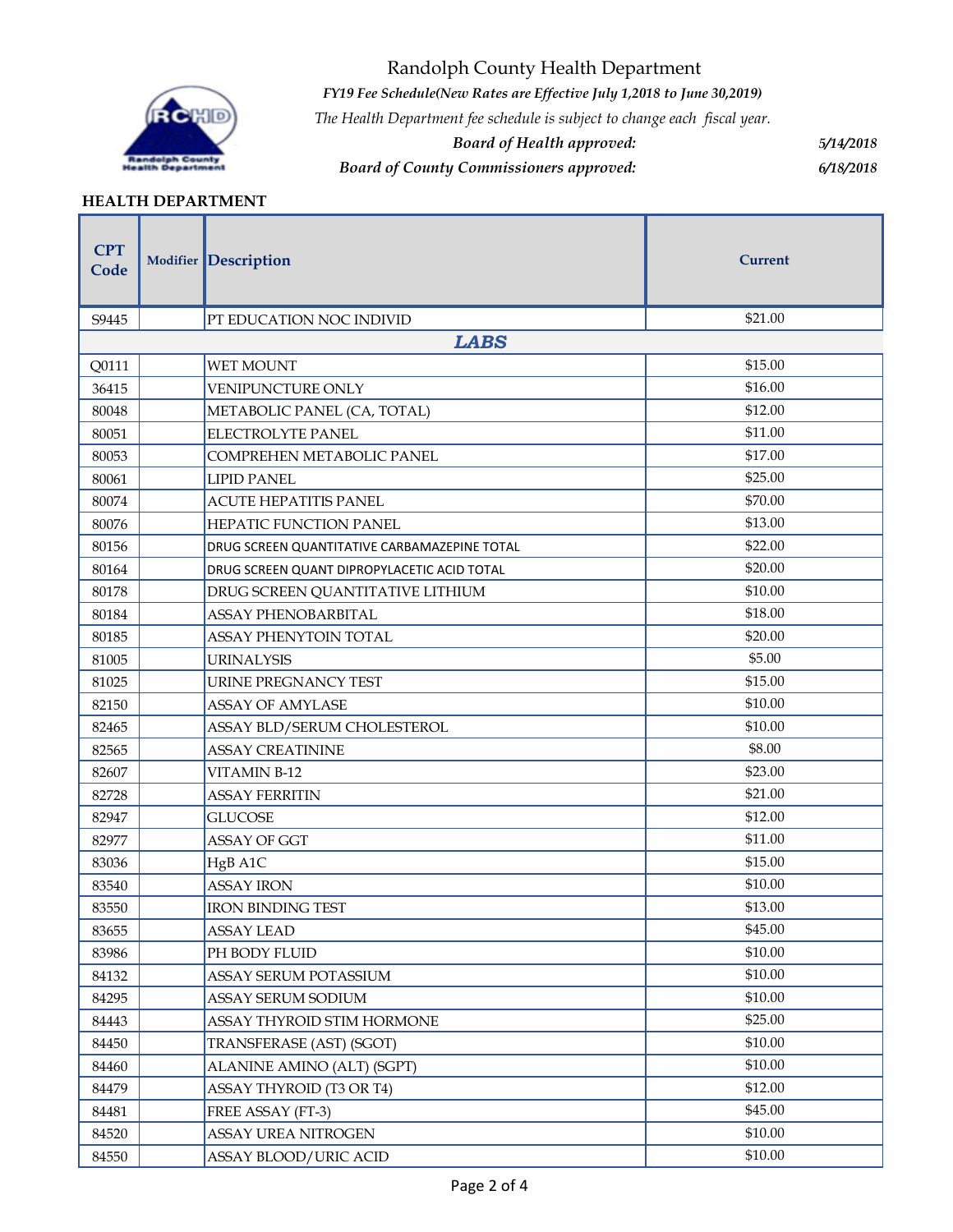

*FY19 Fee Schedule(New Rates are Effective July 1,2018 to June 30,2019)*

*The Health Department fee schedule is subject to change each fiscal year.*

*Board of Health approved: 5/14/2018*

*Board of County Commissioners approved: 6/18/2018*

#### **HEALTH DEPARTMENT**

| <b>CPT</b><br>Code |                 | Modifier Description                 | Current  |  |  |  |  |
|--------------------|-----------------|--------------------------------------|----------|--|--|--|--|
| 85018              |                 | <b>HEMOGLOBIN</b>                    | \$8.00   |  |  |  |  |
| 85025              |                 | COMPLETE CBC W/AUTO DIFF WBC         | \$16.00  |  |  |  |  |
| 85027              |                 | COMPLETE CBC AUTOMATED               | \$15.00  |  |  |  |  |
| 86580              |                 | TB SKIN TEST-Patient Pay(TUBERSOL)   | \$18.00  |  |  |  |  |
| 86593              |                 | <b>BLOOD SEROLOGY QUANTITATIVE</b>   | \$22.36  |  |  |  |  |
| 86704              |                 | HEP B CORE ANTIBODY TOTAL            | \$20.00  |  |  |  |  |
| 86706              |                 | HEP B SURFACE ANTIBODY               | \$16.00  |  |  |  |  |
| 86707              |                 | <b>HEP B ANTIBODY</b>                | \$30.00  |  |  |  |  |
| 86787              |                 | VARICELLA-ZOSTER ANTIBODY            | \$20.00  |  |  |  |  |
| 86803              |                 | <b>HEPATITIS C AB TEST</b>           | \$22.00  |  |  |  |  |
| 87081              |                 | GONORRHEA SCREENING CULTURE          | \$12.00  |  |  |  |  |
| 87149              |                 | <b>CULTURE TYPE NUCLEIC ACID</b>     | \$30.00  |  |  |  |  |
| 87177              |                 | OVA AND PARASITES SMEARS             | \$33.93  |  |  |  |  |
| 87205              |                 | STAT MALE SMEAR/GONORRHEA            | \$11.00  |  |  |  |  |
| 87210              |                 | SMEAR WET MOUNT SALINE/INK           | \$15.00  |  |  |  |  |
| 87252              |                 | <b>HERPES SIMPLEX VIRUS</b>          | \$40.00  |  |  |  |  |
| 87255              |                 | <b>GENET VIRUS ISOLATE HSV</b>       | \$32.00  |  |  |  |  |
| 87340              |                 | <b>HEP B SCREEN</b>                  | \$20.00  |  |  |  |  |
| 87341              |                 | HEPATITIS B SURFACE AG EIA           | \$20.00  |  |  |  |  |
| 87491              |                 | <b>CHLAMYDIA</b>                     | \$50.00  |  |  |  |  |
| 87517              |                 | HEPATITIS B DNA QUANT                | \$51.00  |  |  |  |  |
| 87591              |                 | <b>GONORRHEA</b>                     | \$52.00  |  |  |  |  |
| 87624              |                 | <b>HPV REFLEX TESTING</b>            | \$50.00  |  |  |  |  |
| 88141              |                 | Pap, MD Interpretation               | \$32.00  |  |  |  |  |
| 88175              |                 | THIN PREP, PAP PROCESS FEE           | \$40.00  |  |  |  |  |
|                    |                 | <b>VACCINE ADMINISTRATION</b>        |          |  |  |  |  |
| 90471              |                 | <b>ADMIN: 1 VACCINE</b>              | \$48.00  |  |  |  |  |
| 90472              |                 | <b>ADMIN: 2 OR MORE VACCINES</b>     | \$27.00  |  |  |  |  |
| 90473              |                 | <b>ADMIN: ORAL VACCINE</b>           | \$35.00  |  |  |  |  |
| 90474              |                 | <b>ADMIN: ORAL AND INJECTIBLE</b>    | \$25.00  |  |  |  |  |
|                    | <b>VACCINES</b> |                                      |          |  |  |  |  |
| 90375              |                 | RABIES IGIM/SC - (Post Exposure)     | \$300.00 |  |  |  |  |
| 90632              |                 | HEP A-ADULT (HAVRIX)                 | \$55.00  |  |  |  |  |
| 90636              |                 | HEP A - HEP B (ADULT), (TWINRIX)     | \$93.00  |  |  |  |  |
| 90651              |                 | HPV, 9 (GARDASIL-9)                  | \$260.00 |  |  |  |  |
| 90670              |                 | PNEUMOCOCCAL (PREVNAR-13 VALENT)     | \$234.00 |  |  |  |  |
| 90675              |                 | RABIES VACCINE IM                    | \$310.00 |  |  |  |  |
| 90707              |                 | MMR, Measles, Mumps, Rubella (MMRII) | \$86.00  |  |  |  |  |